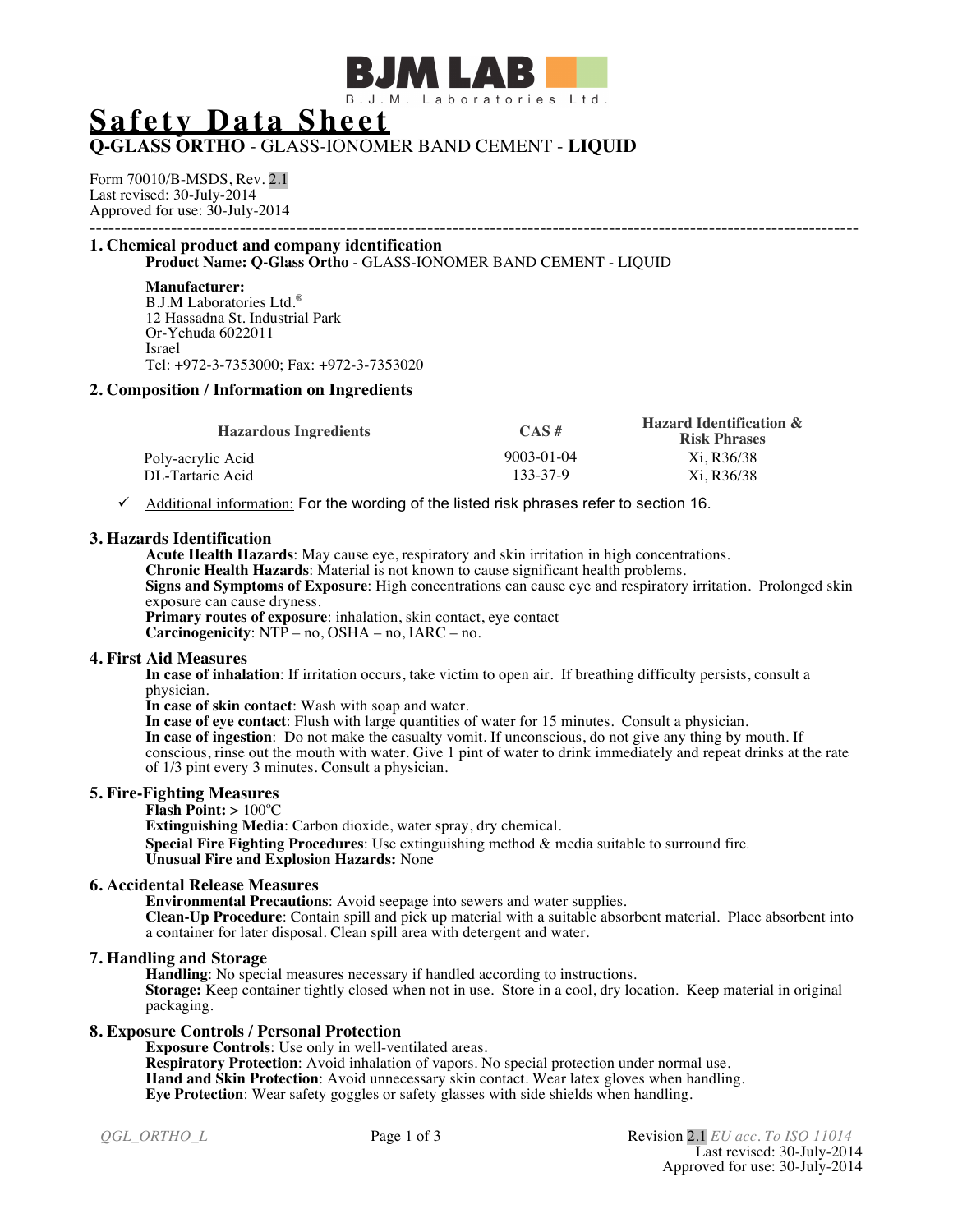

B.J.M. Laboratories Ltd.

**Hygiene Measures**: Remove spilled material from skin and clothing. Do not eat or drink when handling this material.

# **9. Physical and Chemical Properties**

**Appearance**: Colorless liquid **Odor**: Specific odor **Boiling Point/Range**: 100°C **Evaporation Rate** (Water = 1): N/A **Vapor Density**  $(Air = 1)$ :  $N/A$ **Solubility in Water:** Very soluble **pH:** Acidic **Specific Gravity**  $(H_2O=1) = 1.25g/cm^3$ **Percent Volatile** ( $\sqrt[w]{w}$ %): 60 (WATER)

#### **10. Stability and Reactivity**

**Stability**: This material is stable. **Hazardous Reactions**: None if handled according to directions **Hazardous Polymerization**: May occur. **Conditions to Avoid**: Heat. **Incompatibility**: Reactive materials, e.g. metals, peroxides, etc. **Hazardous Decomposition Products**: CO, CO2

#### **11. Toxicological Information**

**Acute oral toxicity** :  $LD_{50}$  (rat) > 2000 mg/KG **Irritation of Skin**: dryness and irritation possible upon prolonged exposure **Allergic Effects**: acrylates sensitive individuals may exhibit an allergic reaction.

#### **12. Ecological Information**

Do not discharge into sewers or water supplies **Environmental persistence and degradability**: no data available **Ecotoxicity**: no data available

#### **13. Disposal Considerations:**

May be disposed of in landfill or incinerator in accordance with local, state and federal regulations.

#### **14. Transport Information:**

| 14.1 Transport at land | <b>ADR</b>           | 8                                         | <b>RID</b>       | 8 |
|------------------------|----------------------|-------------------------------------------|------------------|---|
|                        | UN Number            | 3265                                      | Kemler<br>Number |   |
|                        | Packing Group        | Н                                         |                  |   |
|                        | Proper shipping name | Corrosive liquid, acidic, organic, n.o.s. |                  |   |
| 14.2 Transport at sea  | <b>ADNR</b>          | ŏ                                         | <b>IMDG</b>      |   |
|                        | <b>UN</b> Number     | 3265                                      |                  |   |
|                        | <b>EMS</b>           |                                           | <b>MFAG</b>      |   |
|                        | Packing Group        | П                                         |                  |   |
|                        | Proper shipping name | Corrosive liquid, acidic, organic, n.o.s  |                  |   |
| 14.3 Air transport     | <b>ICAO/IATA-DGR</b> |                                           |                  |   |
|                        | UN Number            | 3265                                      |                  |   |
|                        | Proper shipping name | Corrosive liquid, acidic, organic, n.o.s  |                  |   |
|                        | Subsidiary Risk      |                                           |                  |   |
|                        | Labels               |                                           |                  |   |
|                        | Packing Group        | П                                         |                  |   |

**U.S. DOT Shipping Name**: Corrosive Liquid **U.S. DOT Hazard Class**: 8 **U.N./N.A. Number**: UN3265 **U.S. DOT Packing Group:** II **Other**: Corrosive

#### **15. Regulatory Information:**

This product requires classification according to the criteria of EC. The product is a medical device according to the EC-directive 93/42.

15.1 UN Number 3265 15.2 National regulations

15.3 EU number